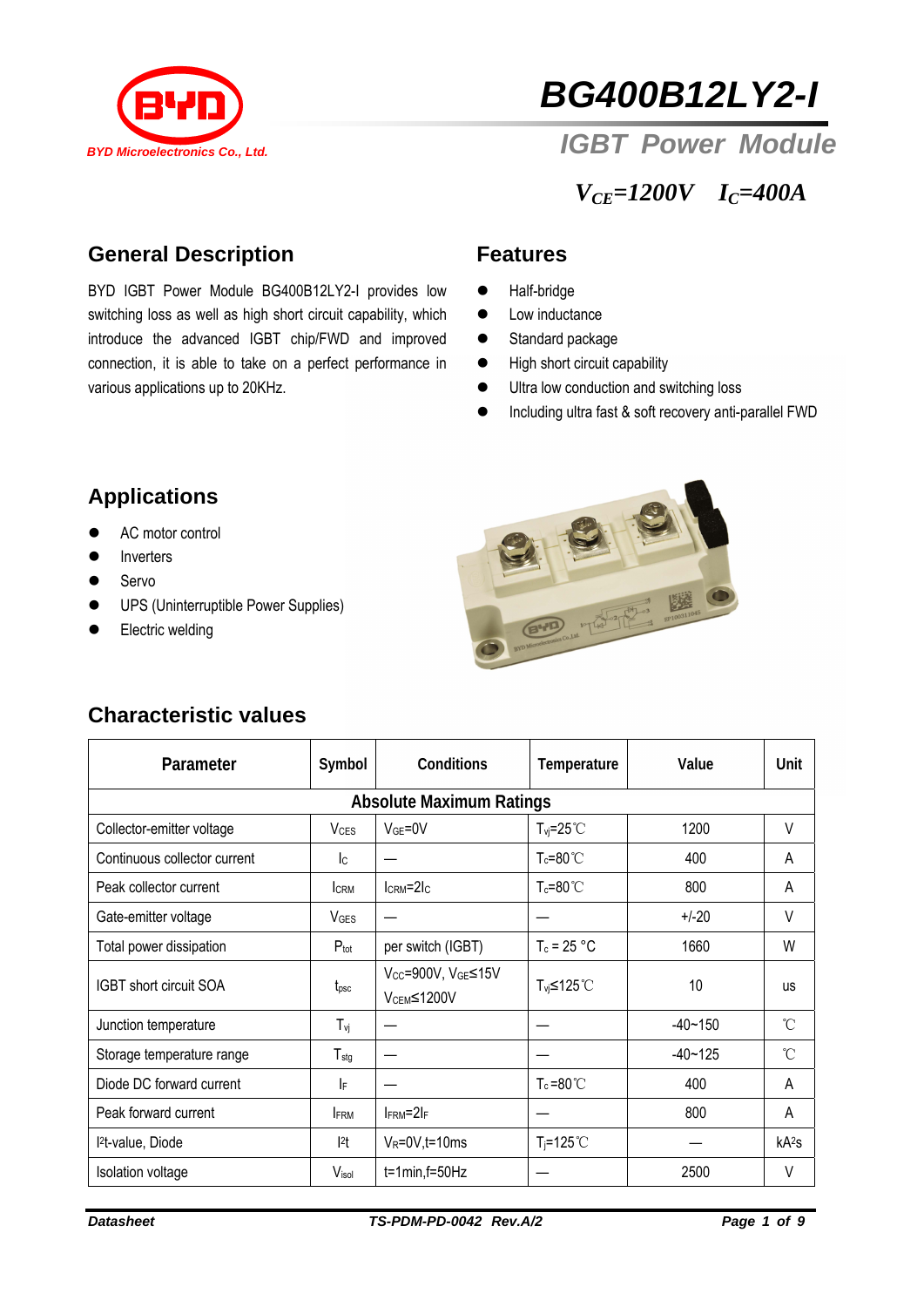*BG400B12LY2-I BYD Microelectronics Co., Ltd.*

| Parameter                                  | Symbol              | Conditions                                                                                                   | Temperature                      | Value                    |                          | Unit                     |           |
|--------------------------------------------|---------------------|--------------------------------------------------------------------------------------------------------------|----------------------------------|--------------------------|--------------------------|--------------------------|-----------|
|                                            |                     | <b>Characteristics</b>                                                                                       |                                  |                          |                          |                          |           |
| <b>IGBT</b>                                |                     |                                                                                                              |                                  | min.                     | typ.                     | max.                     |           |
| Gate-emitter threshold voltage             | V <sub>GE(th)</sub> | $VGE=VCE$                                                                                                    | $T_{\text{vj}}=25^{\circ}C$      | 5.0                      | 5.8                      | 6.5                      | V         |
|                                            |                     | VCE=1200V, VGE=0V                                                                                            | $T_{\text{vj}}=25^{\circ}C$      |                          |                          | 0.2                      | mA        |
| Collector-emitter cut-off current          | <b>I</b> ces        |                                                                                                              | $T_{vi} = 125^{\circ}$ C         |                          |                          |                          | mA        |
| Gate-emitter cut-off current               | <b>I</b> GES        | $V_{CE} = 0V$ , $V_{GE} = \pm 20V$ ,                                                                         | $T_{\text{vj}}=25^{\circ}C$      | $-400$                   | $\overline{\phantom{0}}$ | 400                      | nA        |
| Collector-emitter                          |                     |                                                                                                              | $T_{\text{vj}}=25^{\circ}C$      |                          | 2.1                      |                          | V         |
| saturation voltage                         | VCE(sat)            | Ic=400A, VGE=15V                                                                                             | $T_{vj} = 125^{\circ}$ C         |                          | 2.4                      |                          | V         |
| Integrated gate resistor                   | RGint               |                                                                                                              | $T_{\text{vj}}=25^{\circ}C$      |                          | 1.75                     |                          | Ω         |
| Input capacitance                          | $C_{\text{ies}}$    |                                                                                                              |                                  |                          | 25                       |                          | nF        |
| Output capacitance                         | C <sub>oes</sub>    | $V_{CE} = 25V$ , $V_{GE} = 0V$ ,<br>$f=1$ MHz                                                                | $T_{\text{vj}}=25^{\circ}C$      |                          | 1.54                     |                          | nF        |
| Reverse transfer capacitance               | $C_{res}$           |                                                                                                              |                                  |                          | 1.36                     |                          | nF        |
|                                            |                     |                                                                                                              | $T_{vi} = 25^{\circ}$ C          | —                        | 570                      |                          | ns        |
| Turn-on delay time                         | $t_{d(on)}$         |                                                                                                              | $T_{\text{vj}}$ =125°C           |                          | 580                      |                          | ns        |
|                                            |                     | Vcc=600V, Ic=400A,<br>$R_{\text{Gon}} = R_{\text{Goff}} = 3.3 \Omega$<br>$VGE=±15V,$<br>$L\sigma = 80nH$ ,   | $T_{vi} = 25^{\circ}$ C          |                          | 140                      |                          | ns        |
| Rise time                                  | $t_{\rm r}$         |                                                                                                              | $T_{vi} = 125^{\circ}$ C         |                          | 150                      |                          | ns        |
|                                            |                     |                                                                                                              | $T_{\text{vj}}=25^{\circ}C$      |                          | 650                      |                          | ns        |
| Turn-off delay time                        | $t_{d(off)}$        | Inductive load                                                                                               | $T_{\text{vj}}$ =125°C           | $\overline{\phantom{0}}$ | 725                      |                          | ns        |
| Fall time                                  | tf                  |                                                                                                              | $T_{\text{vj}}=25^{\circ}C$      |                          | 100                      |                          | ns        |
|                                            |                     |                                                                                                              | $T_{vi} = 125$ °C                | —                        | 160                      |                          | ns        |
| Energy dissipation during turn-on<br>time  |                     | Vcc=600V, Ic=400A,<br>$R_{\text{GON}} = 3.3 \Omega$ ,<br>VGE=+15V, Lσ=80nH,<br>inductive load                | $T_{vi} = 25^{\circ}$ C          |                          | 20                       |                          | mJ        |
|                                            | $E_{on}$            |                                                                                                              | $T_{vj} = 125^{\circ}$ C         |                          | 32                       |                          | mJ        |
| Energy dissipation during turn-off<br>time | $E_{off}$           | $V_{CC} = 600V$ , Ic=400A,<br>$R_{Goff} = 3.3 \Omega, V_{GE} = -15 V$<br>$L\sigma = 80nH,$<br>Inductive load | $T_{vi} = 25^{\circ}$ C          |                          | 30                       |                          | mJ        |
|                                            |                     |                                                                                                              | $T_{vi} = 125^{\circ}$ C         |                          | 41                       |                          | mJ        |
| <b>Diode</b>                               |                     |                                                                                                              |                                  | min.                     | typ.                     | max.                     |           |
| Forward voltage                            | VF                  | $I_F = 400A$                                                                                                 | $T_{\text{vj}}=25^{\circ}C$      |                          | 1.8                      |                          | V         |
|                                            |                     |                                                                                                              | $T_{vi} = 125^{\circ}$ C         | —                        | 1.9                      |                          | V         |
| Peak reverse recovery current              | <b>IRR</b>          |                                                                                                              | $T_{\text{vj}}$ =125°C           |                          | 300                      |                          | A         |
| Recovered charge                           | $Q_{rr}$            | IF=400A, VR=600V,                                                                                            | $T_{\text{vj}}$ =125°C           |                          | 64                       |                          | <b>uC</b> |
| Reverse recovery time                      | $t_{rr}$            | di <sub>F</sub> /dt=2500A/us                                                                                 | $T_{\text{vj}}$ =125 $\degree$ C | —                        | 360                      | $\overline{\phantom{0}}$ | ns        |
| Reverse recovery energy                    | $E_{rec}$           |                                                                                                              | $T_{\text{vj}}$ =125°C           | —                        | $30\,$                   |                          | mJ        |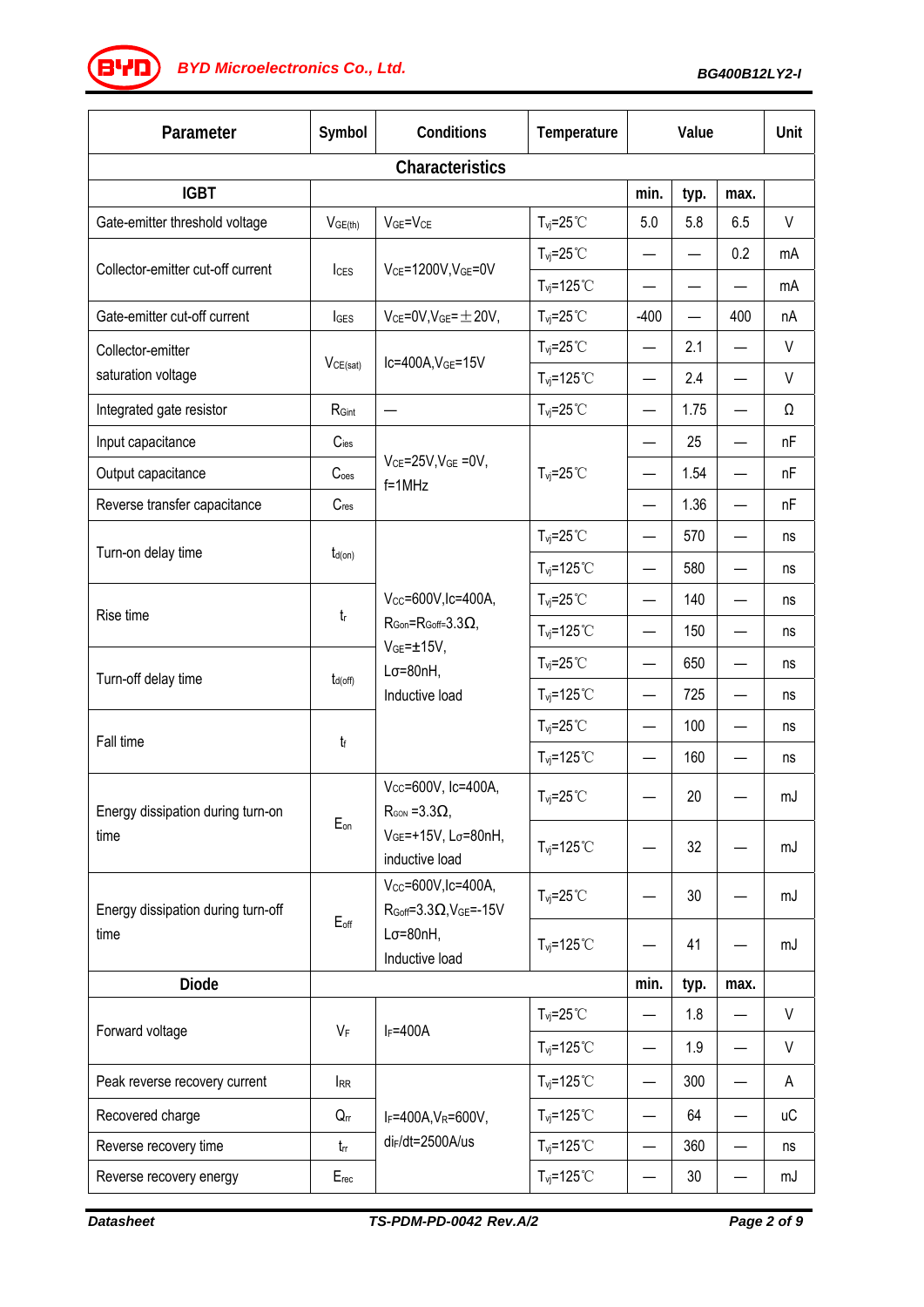*BG400B12LY2-I BYD Microelectronics Co., Ltd.*

| Parameter                                          | Symbol                | Conditions                                    |                | min.            | typ. | max | Unit |
|----------------------------------------------------|-----------------------|-----------------------------------------------|----------------|-----------------|------|-----|------|
| <b>Thermal-Mechanical Specifications</b>           |                       |                                               |                |                 |      |     |      |
| <b>IGBT</b> thermal resistance<br>junction to case | $R_{th(j-c)}$         | per IGBT                                      |                |                 | 0.09 |     | K/W  |
| Diode thermal resistance junction to<br>case       | $R_{th(j-c)}$         | per diode                                     |                |                 | 0.12 |     | K/W  |
| Thermal resistance case to<br>heat-sink            | $R_{th(c-s)}$         | per module                                    |                |                 | 0.03 |     | K/W  |
| <b>Dimensions</b>                                  | $L \times W \times H$ | Typical, see outline drawing                  |                | 106.4×61.4×31.5 |      | mm  |      |
| Clearance distance in air                          | da                    | according to IEC<br>60664-1 and EN<br>50124-1 | Term. to base: |                 | 28.3 |     |      |
|                                                    |                       |                                               | Term. to term: |                 | 6.0  |     | mm   |
| Surface creepage distance                          | ds                    | according to IEC<br>60664-1and EN<br>50124-1  | Term. to base: |                 | 24   |     | mm   |
|                                                    |                       |                                               | Term. to term: |                 | 14   |     |      |
| Mass                                               | m                     |                                               |                |                 | 320  |     | g    |

Thermal and mechanical properties according to IEC 60747 – 15

Electrical characteristics according to IEC 60747 – 9

Specification according to the valid application note.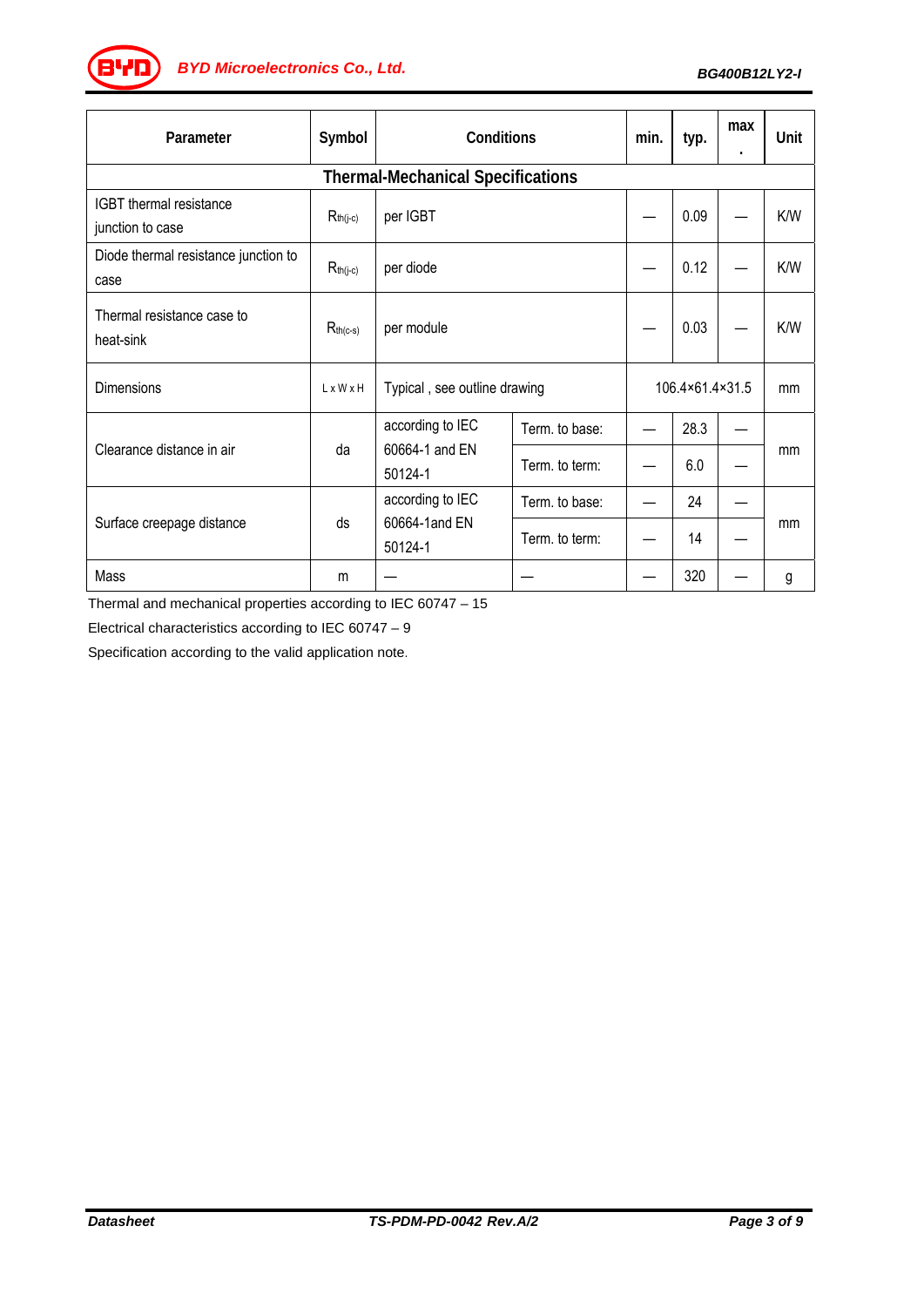#### **Characterization curves**











Fig.3 Typ. Output Characteristics Fig.4 Switching Loss vs. Collector Current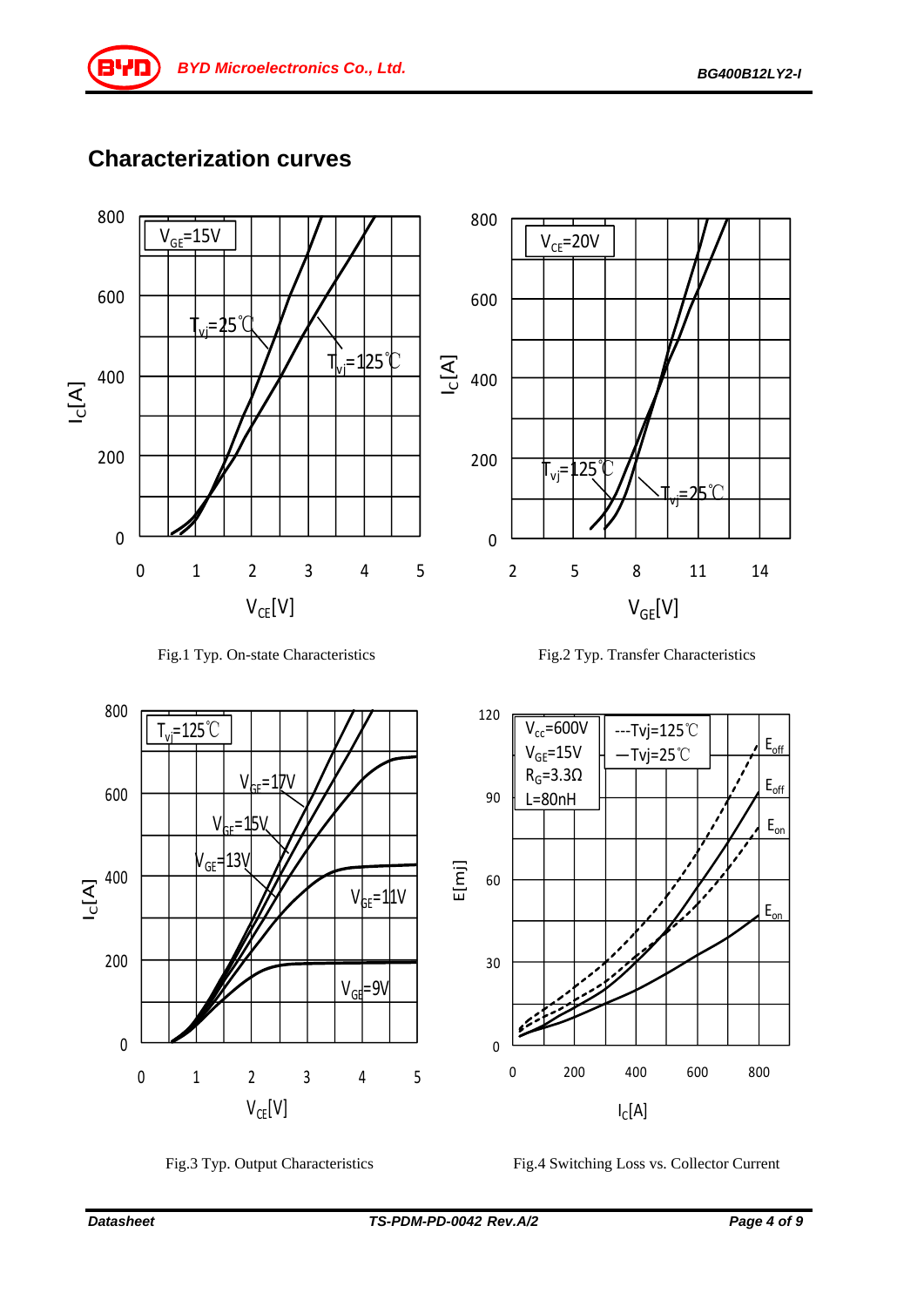





Fig.7 Typ. Switching Times vs. I<sub>c</sub> Fig.8 Typ. Switching Times vs. Gate Resistor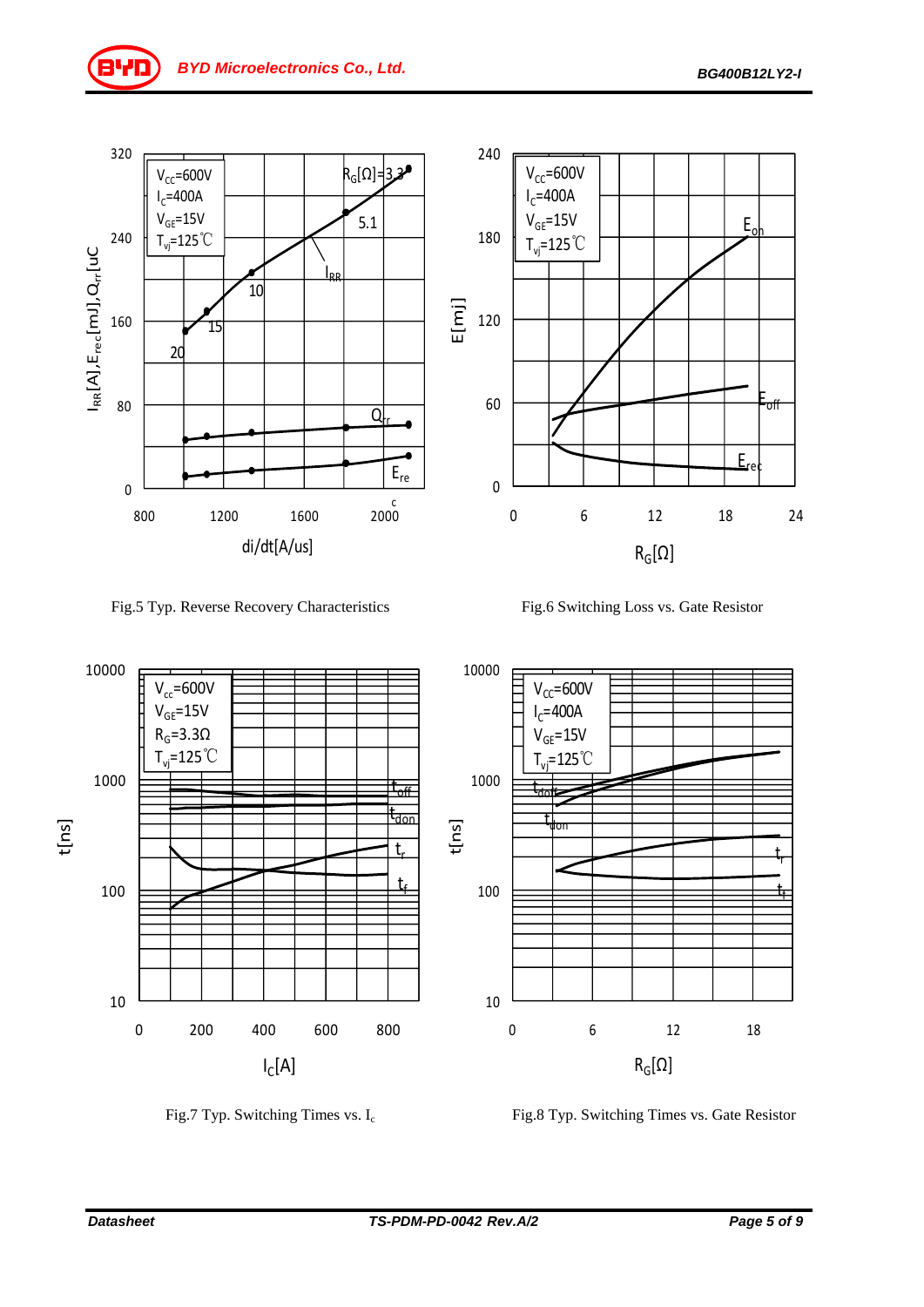

Fig.9 FWD Forward Characteristics. Fig.10 Typ. Switching Losses Diode-Inverter





Fig.11 Typ. FRD Recovery Charge Fig. 12 Rate Current vs. Temperature  $(T_C)$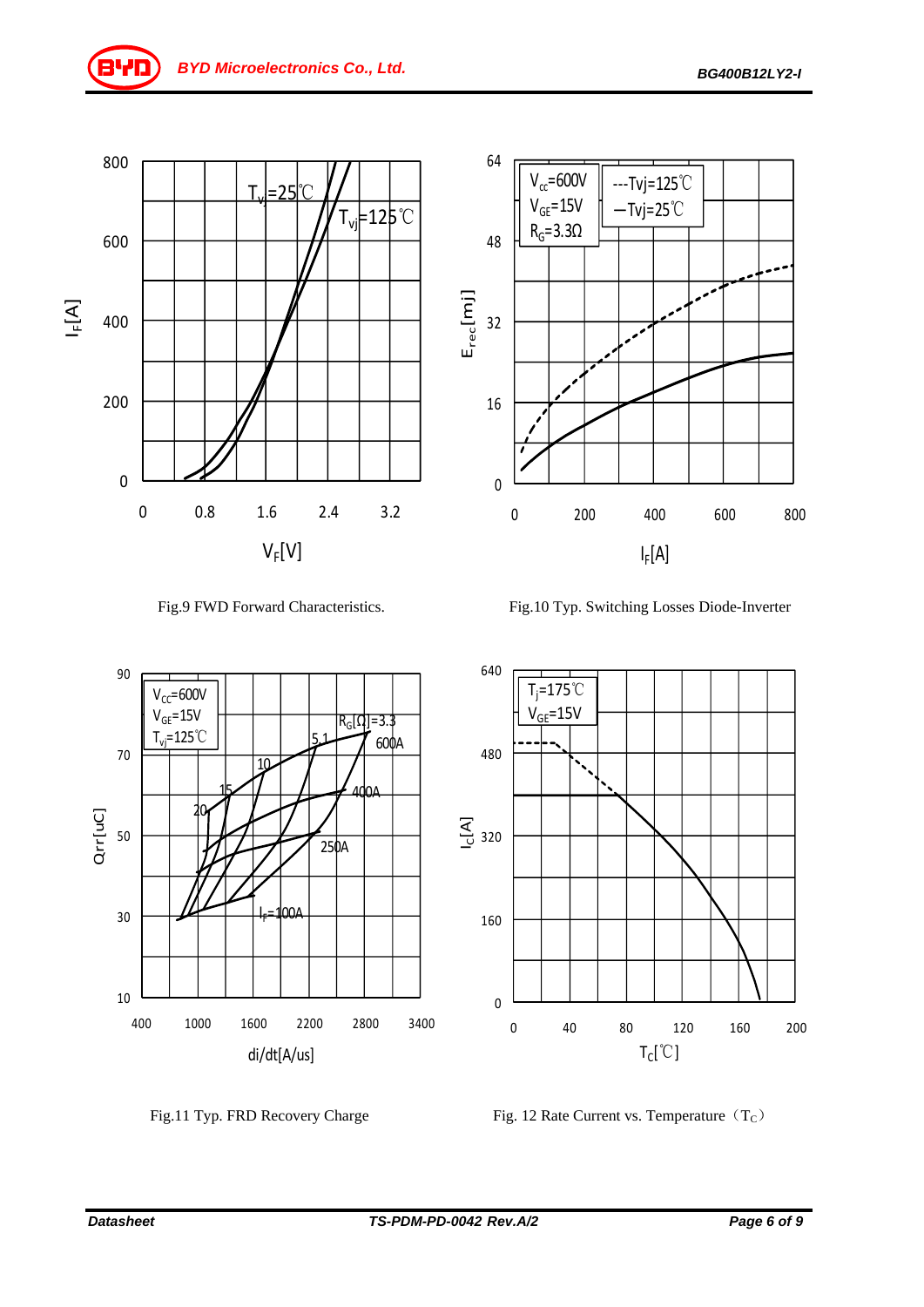

Fig.13 Typ. Gate Charge Characteristics Fig.14 Typ. capacitances vs collector-emitter voltage



Fig.15 Reverse bias safe operating area IGBT-inv.(RBSOA) Fig.16 Typ. transient thermal impedance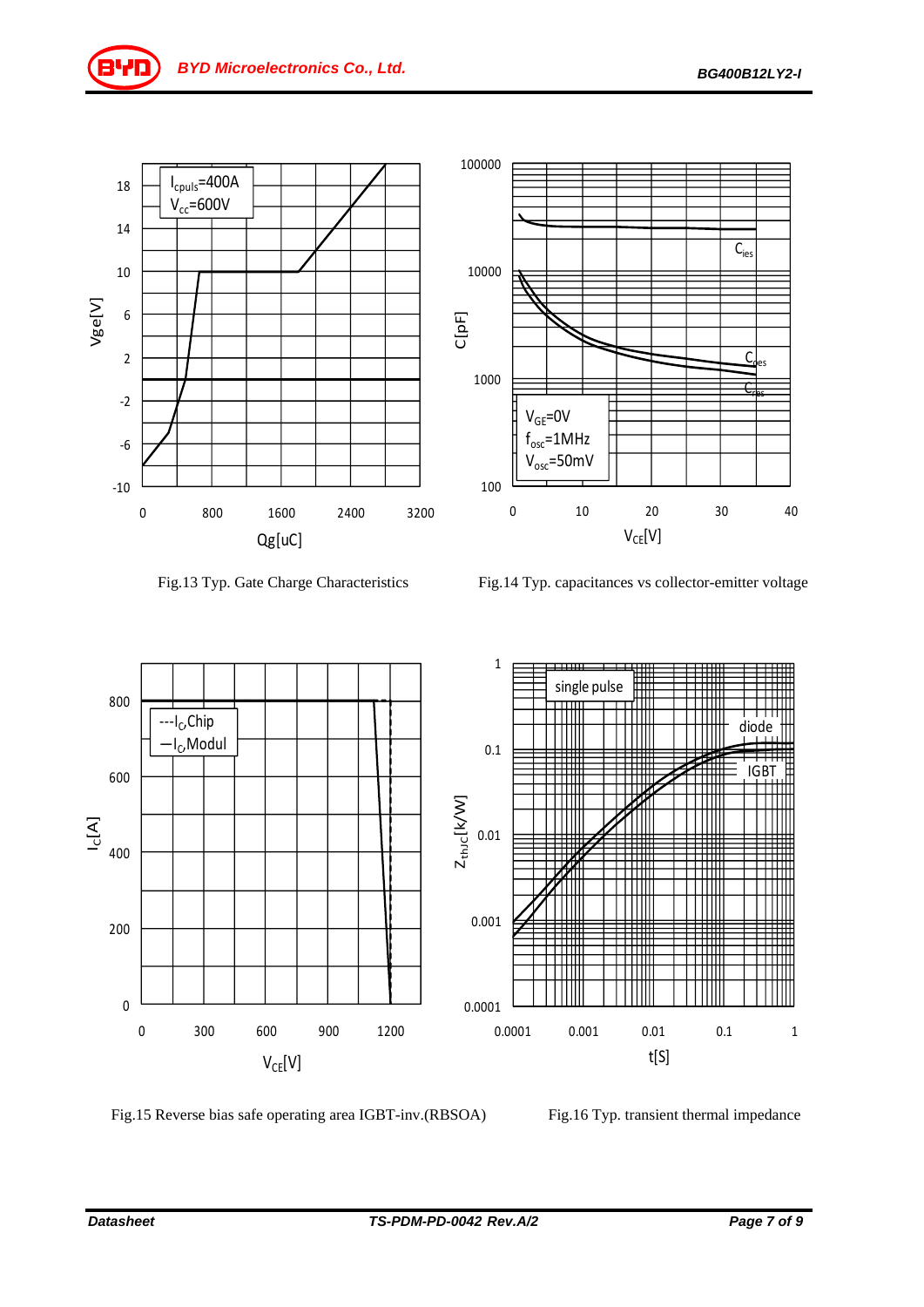#### **Circuit Diagram**



#### **Package Outlines**

#### **Dimensions in mm**



#### **Attached (recommended torque):**

 $M_S$ : (to heat sink M6) 3~6 Nm  $M_t$ : (to terminals M6) 2.5~5 Nm